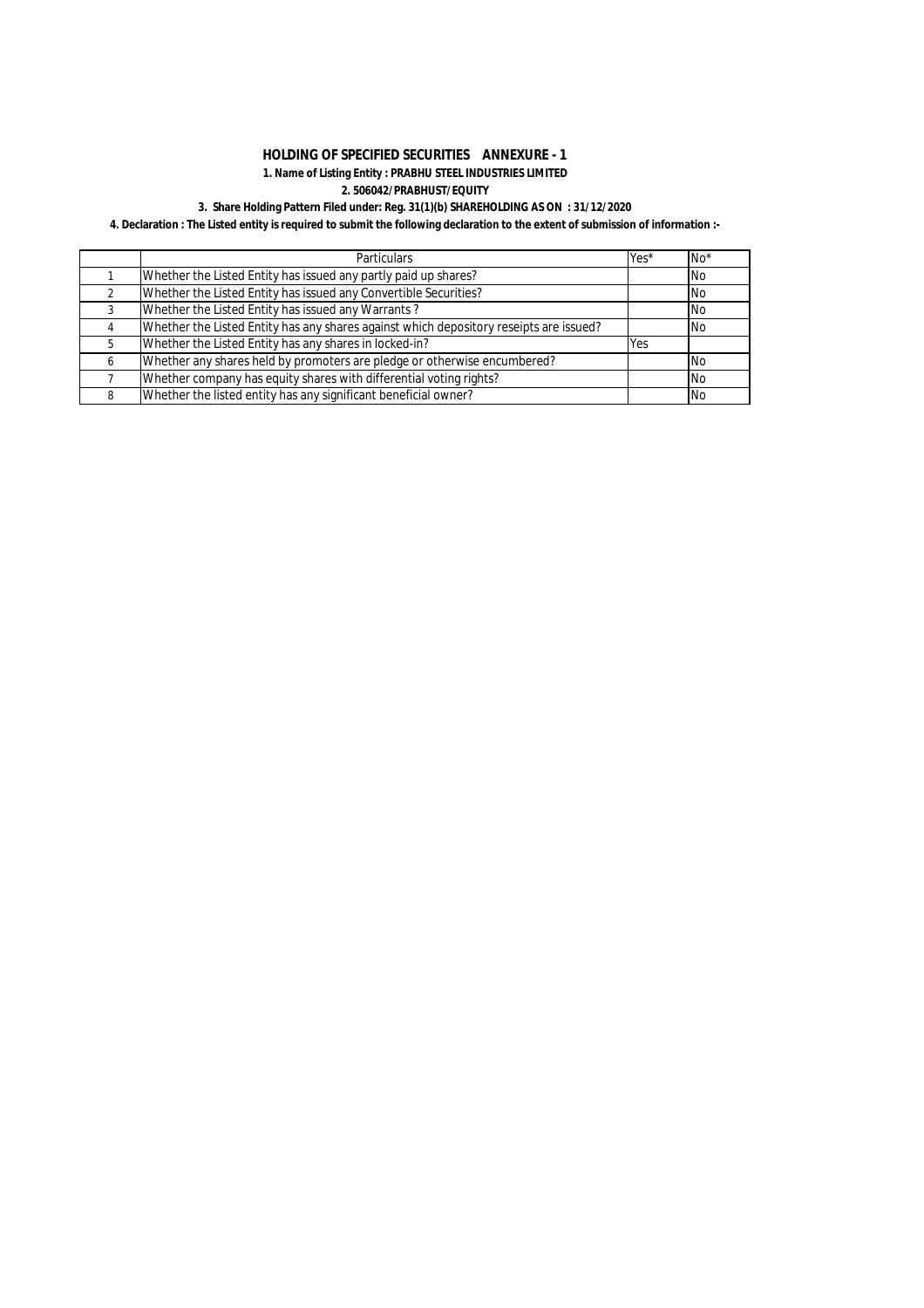## **Table I - Summary Statement holding of specified securities**

|                 | Categ Category of shareholder (II) | Nos. of share | No. of fully      | No. of             | No. of                  | <b>Total Nos.</b>                | <b>Shareholding</b>       |                |                            | No of voting Rights held in each class of |  |  |
|-----------------|------------------------------------|---------------|-------------------|--------------------|-------------------------|----------------------------------|---------------------------|----------------|----------------------------|-------------------------------------------|--|--|
| $\vert$ ory (I) |                                    | holders (III) | paid up<br>equity | Partly<br>paid -up | underly                 | shares I shares held<br>$(VII =$ | as a % of<br>total no.of  |                | securities (IX)            |                                           |  |  |
|                 |                                    |               | shares held       | equity             | ing                     | $IV+V+VI$                        | shares                    |                | <b>No of voting Rights</b> |                                           |  |  |
|                 |                                    |               | (IV)              | shares             | <b>Deposit</b>          |                                  | (Calculated               | <b>Class X</b> | <b>Class Y</b>             | <b>Total</b>                              |  |  |
|                 |                                    |               |                   | held(V)            | ory                     |                                  | as per SCRR,              |                |                            |                                           |  |  |
|                 |                                    |               |                   |                    | <b>Receipt</b><br>s(VI) |                                  | 1957) (VIII)<br>As a % of |                |                            |                                           |  |  |
|                 |                                    |               |                   |                    |                         |                                  | $(A+B+C2)$                |                |                            |                                           |  |  |
| (A)             | <b>Promoter and Promoter</b>       |               | 307200            |                    |                         | 307200                           | 42.85                     | 307200         |                            | 307200                                    |  |  |
| (B)             | Public                             | 262           | 409800            |                    |                         | 409800                           | 57.15                     | 409800         |                            | 409800                                    |  |  |
| (C)             | Non Promoter - Non Public          |               |                   |                    |                         |                                  |                           |                |                            |                                           |  |  |
| (C1)            | Shares underlying DRs              |               |                   |                    |                         |                                  | 0.00                      |                | $\Omega$                   | 0                                         |  |  |
| (C2)            | Shares held by Employee            |               |                   |                    |                         |                                  | 0.00                      |                | $\Omega$                   |                                           |  |  |
|                 | <b>Total</b>                       | 270           | 717000            | 0                  | 0                       | 717000                           | 100.00                    | 717000         | $\mathbf{0}$               | 717000                                    |  |  |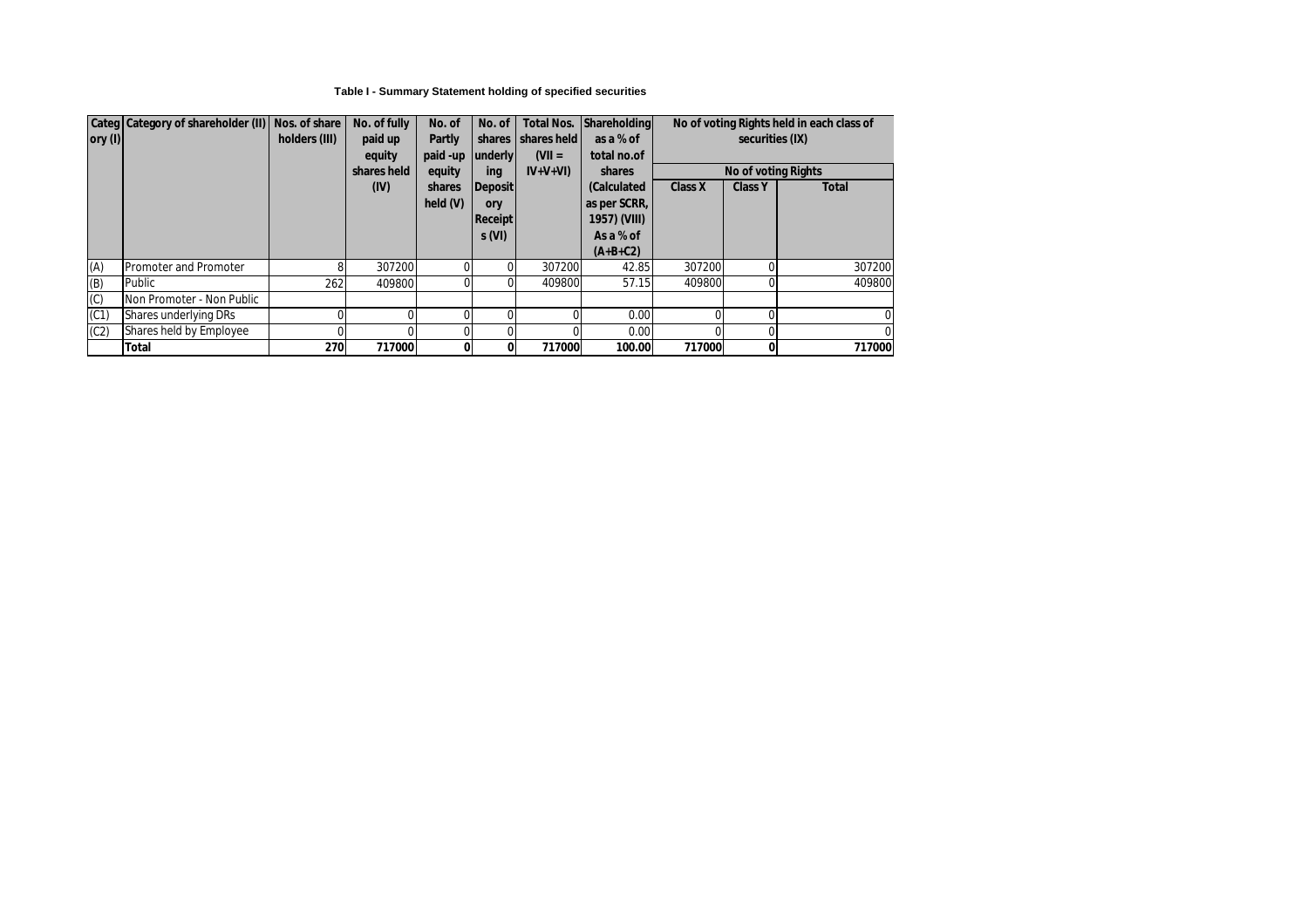### **Table II - Statement showing Shareholding Pattern of the Promoter and Promoter Group**

|                         | <b>Category &amp; Name of the Shareholder</b>                                   | Nos. of<br>share<br>holders<br>(III) | No. of fully<br>paid up<br>equity<br>shares held<br>(IV) | No. of Partly<br>paid-up equity Receipt<br>shares held $(V)$ s $(VI)$ | No. of<br>shares<br>underly<br>ing<br><b>Deposit</b><br>ory | <b>Total Nos.</b><br>$(VII =$<br>$IV+V+VI$ | Shareholding<br>% calculate<br>as per SCRR<br>shares held 1957 As a %<br>of $(A+B+C2)$<br>(VIII) | <b>Class X</b>  | No of voting Rights held in each class of securities<br>(IX)<br><b>No of voting Rights</b><br><b>Class Y</b> | <b>Total</b>    | Total as a %<br>of Total<br>voting rights | <b>NO OI</b><br>underly<br>ing<br>outstan<br>ding<br>ible<br>Securiti<br>es<br>(includi | Total<br>shares Shareholding<br>as a %<br>assuming full<br><b>Conversion of</b><br>convertible<br>convert securities (as a<br>% of diluted<br>share capital)<br>$(XI) = (VII) + (X)$<br>as a % of | <b>Number of Locked in shares</b><br>(XII)<br>No.(a) | As a % of<br><b>Total shares</b><br>held (b) | encumbered (XIII)<br>No.(a) | <b>Number of shares</b><br>pledged or otherwise<br>As a % of<br><b>Total shares</b><br>held (b) | <b>Number of</b><br>equity<br>shares held<br>in<br>dematerializ<br>ed Form<br>(XIV) |                |
|-------------------------|---------------------------------------------------------------------------------|--------------------------------------|----------------------------------------------------------|-----------------------------------------------------------------------|-------------------------------------------------------------|--------------------------------------------|--------------------------------------------------------------------------------------------------|-----------------|--------------------------------------------------------------------------------------------------------------|-----------------|-------------------------------------------|-----------------------------------------------------------------------------------------|---------------------------------------------------------------------------------------------------------------------------------------------------------------------------------------------------|------------------------------------------------------|----------------------------------------------|-----------------------------|-------------------------------------------------------------------------------------------------|-------------------------------------------------------------------------------------|----------------|
|                         | Indian                                                                          |                                      |                                                          |                                                                       |                                                             |                                            |                                                                                                  |                 |                                                                                                              |                 |                                           |                                                                                         |                                                                                                                                                                                                   |                                                      |                                              |                             |                                                                                                 |                                                                                     |                |
|                         | Individuals/HUFs<br><b>ANITA HARISH AGRAWAL</b>                                 |                                      | 246550<br>45000                                          |                                                                       |                                                             | 246550<br>45000                            | 34.39                                                                                            | 246550<br>45000 |                                                                                                              | 246550<br>45000 | 34.39                                     |                                                                                         | 34.39                                                                                                                                                                                             |                                                      | 0.00<br>0.00                                 |                             | 0.00<br>0.00                                                                                    | 210450<br>45000                                                                     |                |
|                         | OM PRAKASH AHGARWAL                                                             |                                      | 15100                                                    |                                                                       |                                                             | 15100                                      | 6.28<br>2.11                                                                                     | 15100           |                                                                                                              | 15100           | 6.28<br>2.11                              |                                                                                         | 6.28<br>2.11                                                                                                                                                                                      |                                                      | 0.00                                         |                             | 0.00                                                                                            |                                                                                     |                |
|                         | PREETI GANGARAM AGRAWAL                                                         |                                      | 51050                                                    |                                                                       |                                                             | 51050                                      | 7.12                                                                                             | 51050           |                                                                                                              | 51050           | 7.12                                      |                                                                                         | 7.12                                                                                                                                                                                              |                                                      | 0.00                                         |                             | 0.00                                                                                            | 51050                                                                               |                |
|                         | RADHESHYAM AGARWAL                                                              |                                      | 1000                                                     |                                                                       |                                                             | 1000                                       | 0.14                                                                                             | 1000            |                                                                                                              | 1000            | 0.14                                      |                                                                                         | 0.14                                                                                                                                                                                              |                                                      | 0.00                                         |                             | 0.00                                                                                            |                                                                                     |                |
|                         | <b>HARISH G AGARWAL</b>                                                         |                                      | 45350                                                    |                                                                       |                                                             | 45350                                      | 6.32                                                                                             | 45350           |                                                                                                              | 45350           | 6.32                                      |                                                                                         | 6.32                                                                                                                                                                                              |                                                      | 0.00                                         |                             | 0.00                                                                                            | 45350                                                                               |                |
|                         | DINESH AGRAWAL                                                                  |                                      | 44050                                                    |                                                                       |                                                             | 44050                                      | 6.14                                                                                             | 44050           |                                                                                                              | 44050           | 6.14                                      |                                                                                         | 6.14                                                                                                                                                                                              |                                                      | 0.00                                         |                             | 0.00                                                                                            | 44050                                                                               |                |
|                         | SURUCHI DINESH AGRAWAL                                                          |                                      | 45000                                                    |                                                                       |                                                             | 45000                                      | 6.28                                                                                             | 45000           |                                                                                                              | 45000           | 6.28                                      |                                                                                         | 6.28                                                                                                                                                                                              |                                                      | 0.00                                         |                             | 0.00                                                                                            | 25000                                                                               |                |
| (b)                     | Central Govt./State Govt.                                                       |                                      |                                                          |                                                                       |                                                             |                                            | 0.00                                                                                             |                 |                                                                                                              |                 | 0.00                                      |                                                                                         | 0.00                                                                                                                                                                                              |                                                      | 0.00                                         |                             | 0.00                                                                                            |                                                                                     |                |
| (c)                     | <b>Financial Institutions/Banks</b>                                             |                                      |                                                          |                                                                       |                                                             |                                            | 0.00                                                                                             |                 |                                                                                                              |                 | 0.00                                      |                                                                                         | 0.00                                                                                                                                                                                              |                                                      | 0.00                                         |                             | 0.00                                                                                            |                                                                                     |                |
| (d)                     | Any Other(specify)                                                              |                                      |                                                          |                                                                       |                                                             |                                            |                                                                                                  |                 |                                                                                                              |                 |                                           |                                                                                         |                                                                                                                                                                                                   |                                                      |                                              |                             |                                                                                                 |                                                                                     |                |
| $(d-1)$                 | Corporate Bodies                                                                |                                      | 60650                                                    |                                                                       |                                                             | 60650                                      | 8.46                                                                                             | 60650           |                                                                                                              | 60650           | 8.46                                      |                                                                                         | 8.46                                                                                                                                                                                              |                                                      | 0.00                                         |                             | 0.00                                                                                            |                                                                                     |                |
|                         | HARIYANA METALS LTD.                                                            |                                      | 60650                                                    |                                                                       |                                                             | 60650                                      | 8.46                                                                                             | 60650           |                                                                                                              | 60650           | 8.46                                      |                                                                                         | 8.46                                                                                                                                                                                              |                                                      | 0.00                                         |                             | 0.00                                                                                            |                                                                                     |                |
|                         | Sub Total (A)(1)                                                                |                                      |                                                          | 307200                                                                |                                                             |                                            | 307200                                                                                           | 42.85           | 307200                                                                                                       |                 | 307200                                    | 42.8                                                                                    |                                                                                                                                                                                                   | 42.8                                                 |                                              | 0.00                        |                                                                                                 | 0.00                                                                                | 210450         |
| $\overline{\mathbf{2}}$ | Foreign                                                                         |                                      |                                                          |                                                                       |                                                             |                                            |                                                                                                  |                 |                                                                                                              |                 |                                           |                                                                                         |                                                                                                                                                                                                   |                                                      |                                              |                             |                                                                                                 |                                                                                     |                |
|                         | Individuals(NRI/Foreign Individuals)                                            |                                      |                                                          |                                                                       |                                                             |                                            |                                                                                                  | 0.00            |                                                                                                              |                 |                                           | 0.00                                                                                    |                                                                                                                                                                                                   | 0.00                                                 |                                              | 0.00                        |                                                                                                 | 0.00                                                                                |                |
| (b)                     | Government                                                                      |                                      |                                                          |                                                                       |                                                             |                                            |                                                                                                  | 0.00            |                                                                                                              |                 |                                           | 0.00                                                                                    |                                                                                                                                                                                                   | 0.00                                                 |                                              | 0.00                        |                                                                                                 | 0.00                                                                                | $\overline{0}$ |
|                         | Institutions                                                                    |                                      |                                                          |                                                                       |                                                             |                                            |                                                                                                  | 0.00            |                                                                                                              |                 |                                           | 0.00                                                                                    |                                                                                                                                                                                                   | 0.00                                                 |                                              | 0.00                        |                                                                                                 | 0.00                                                                                | $\overline{0}$ |
| (d)                     | Foreign Portfolio Investor                                                      |                                      |                                                          |                                                                       |                                                             |                                            |                                                                                                  | 0.00            |                                                                                                              |                 |                                           | 0.00                                                                                    |                                                                                                                                                                                                   | 0.00                                                 |                                              | 0.00                        |                                                                                                 | 0.00                                                                                | $\overline{0}$ |
| (e)                     | Any Other(specify)                                                              |                                      |                                                          |                                                                       |                                                             |                                            |                                                                                                  |                 |                                                                                                              |                 |                                           |                                                                                         |                                                                                                                                                                                                   |                                                      |                                              |                             |                                                                                                 |                                                                                     |                |
|                         | Sub Total (A)(2)                                                                |                                      |                                                          |                                                                       |                                                             |                                            |                                                                                                  | 0.00            |                                                                                                              |                 |                                           | 0.00                                                                                    |                                                                                                                                                                                                   | 0.00                                                 |                                              | 0.00                        |                                                                                                 | 0.00                                                                                | $\Omega$       |
|                         | <b>Total Shareholding of Promoter and</b><br>Promoter Group $(A)=(A)(1)+(A)(2)$ |                                      |                                                          | 307200                                                                |                                                             |                                            | 307200                                                                                           | 42.85           | 307200                                                                                                       |                 | 307200                                    | 42.85                                                                                   |                                                                                                                                                                                                   | 42.85                                                |                                              | 0.00                        |                                                                                                 | 0.00                                                                                | 210450         |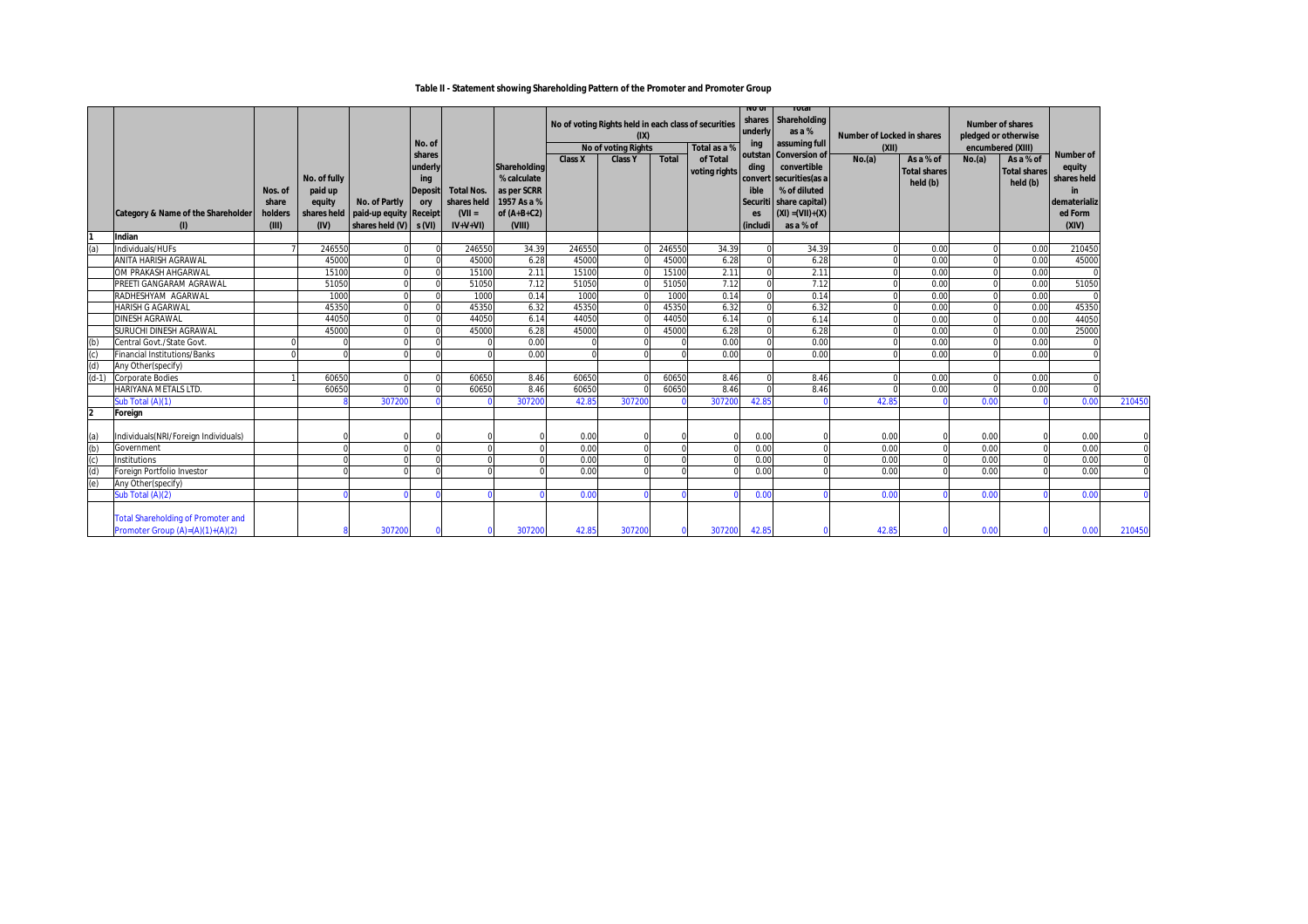### **Table III - Statement showing Shareholding Pattern of the Public Shareholder**

|       |                                               |               |                | No. of<br><b>Partly</b> |                   |                   | Shareholdin   | No of voting Rights held in each class of<br>securities (IX)<br>No of voting Rights |                            |              | No of shares<br>underlying | <b>Total</b><br>Shareholding as a<br>% assuming full<br><b>Conversion of</b> | <b>Number of Locked in</b><br>shares (XII) |              | encumbered (XIII)   | <b>Number of shares</b><br>pledged or otherwise | Number of<br>equity |                            |
|-------|-----------------------------------------------|---------------|----------------|-------------------------|-------------------|-------------------|---------------|-------------------------------------------------------------------------------------|----------------------------|--------------|----------------------------|------------------------------------------------------------------------------|--------------------------------------------|--------------|---------------------|-------------------------------------------------|---------------------|----------------------------|
|       |                                               |               |                | paid-<br>up             | No. of            |                   | q % calculate | <b>Class X</b>                                                                      | <b>Class</b>               | <b>Total</b> | <b>Total as</b><br>a % of  | outstanding                                                                  | convertible                                | No.(a)       | As a % of           | No.(a)                                          | As a % of           | shares held                |
|       |                                               |               | No. of fully   | equity                  | shares            | <b>Total Nos.</b> | as per SCRR   |                                                                                     | Y                          |              | <b>Total</b>               | convertible                                                                  | securities(as a %                          |              | <b>Total shares</b> |                                                 | <b>Total shares</b> | in                         |
|       |                                               | Nos. of       | paid up equity | shares                  | underlying        | shares held       | 1957 As a %   |                                                                                     |                            |              | voting                     | <b>Securities</b>                                                            | of diluted share                           |              | held (b)            |                                                 | held (b)            | dematerializ               |
|       | Category & Name of the                        | share         | shares held    | held                    | <b>Depository</b> | $(VII =$          | of $(A+B+C2)$ |                                                                                     |                            |              | rights                     | (including                                                                   | capital) (XI)                              |              |                     |                                                 |                     | ed Form                    |
|       | shareholder (I)                               | holders (III) | (IV)           | $(M)$                   | Receipts (VI)     | $IV+V+VI)$        | (VIII)        |                                                                                     |                            |              |                            | warrants) (X)                                                                | $=(VII)+(X)$ as a %                        |              |                     |                                                 |                     | (XIV)                      |
|       | <b>Institutions</b>                           |               |                |                         |                   |                   |               |                                                                                     |                            |              |                            |                                                                              |                                            |              |                     |                                                 |                     |                            |
|       | <b>Mutual Funds</b>                           |               |                |                         |                   |                   | 0.00          | $\Omega$                                                                            | ſ                          |              | 0.00                       |                                                                              | 0.00                                       | $\Omega$     | 0.00                | $\Omega$                                        | 0.00                | $\mathbf 0$                |
| (b)   | Venture Capital Funds                         | $\Omega$      | $\Omega$       |                         | $\Omega$          | $\Omega$          | 0.00          | $\Omega$                                                                            | $\Omega$                   |              | 0.00                       | $\mathcal{L}$                                                                | 0.00                                       | $\Omega$     | 0.00                | $\Omega$                                        | 0.00                | $\mathbf 0$                |
| (c)   | Alternate Investments Funds                   | $\Omega$      | O              |                         | $\Omega$          | $\Omega$          | 0.00          | $\Omega$                                                                            | $\Omega$                   |              | 0.00                       |                                                                              | 0.00                                       | $\Omega$     | 0.00                | $\Omega$                                        | 0.00                | $\mathbf 0$                |
|       |                                               |               |                |                         |                   |                   |               |                                                                                     |                            |              |                            |                                                                              |                                            |              |                     |                                                 |                     |                            |
| (d)   | Foreign Venture Capital Investors             |               |                |                         | c                 | $\Omega$          | 0.00          | $\Omega$                                                                            | C                          |              | 0.00                       |                                                                              | 0.00                                       | $\Omega$     | 0.00                |                                                 | 0.00                | $\Omega$                   |
| (e)   | Foreign Portfolio Investors                   |               | U              |                         | C                 | $\Omega$          | 0.00          | $\Omega$                                                                            | $\Omega$                   | $\Omega$     | 0.00                       |                                                                              | 0.00                                       | $\Omega$     | 0.00                |                                                 | 0.00                | $\mathbf 0$                |
| (f)   | <b>Financial Institutions/Banks</b>           | $\Omega$      | $\Omega$       |                         | $\Omega$          | $\Omega$          | 0.00          | $\Omega$                                                                            | $\Omega$                   |              | 0.00                       | $\cap$                                                                       | 0.00                                       | $\Omega$     | 0.00                |                                                 | 0.00                | $\mathbf 0$                |
| (q)   | <b>Insurance Companies</b>                    |               |                |                         |                   |                   | 0.00          |                                                                                     |                            |              | 0.00                       |                                                                              | 0.00                                       |              | 0.00                |                                                 | 0.00                | $\mathbf 0$                |
| (h)   | Provident Funds / Pension Funds               |               |                |                         |                   |                   | 0.00          |                                                                                     |                            |              | 0.00                       |                                                                              | 0.00                                       |              | 0.00                |                                                 | 0.00                | $\mathbf 0$                |
| (i)   | Any other (specify)                           |               |                |                         |                   |                   | 0.00          |                                                                                     |                            |              | 0.00                       |                                                                              | 0.00                                       |              | 0.00                |                                                 | 0.00                | $\Omega$                   |
|       | Sub Total (B)(1                               |               |                |                         |                   |                   |               |                                                                                     |                            |              |                            |                                                                              |                                            |              |                     |                                                 |                     |                            |
|       | <b>Central Government/State</b>               |               |                |                         |                   |                   |               |                                                                                     |                            |              |                            |                                                                              |                                            |              |                     |                                                 |                     |                            |
|       | Government(s)/ President of India             |               |                |                         |                   |                   |               |                                                                                     |                            |              |                            |                                                                              |                                            |              |                     |                                                 |                     |                            |
| (a)   | Central Govt./State Govt                      | $\Omega$      | O              |                         | $\Omega$          | $\Omega$          | 0.00          | $\Omega$                                                                            | $\Omega$                   | $\Omega$     | 0.00                       |                                                                              | 0.00                                       |              | 0.00                |                                                 | 0.00                | $\Omega$                   |
|       | Sub Total (B)(2)                              |               |                |                         |                   |                   | 0.00          |                                                                                     |                            |              | 0.00                       |                                                                              | 0.00                                       |              | 0.00                |                                                 | 0.00                | $\Omega$                   |
|       | <b>Non-Institutions</b>                       |               |                |                         |                   |                   |               |                                                                                     |                            |              |                            |                                                                              |                                            |              |                     |                                                 |                     |                            |
| (a)   | Individual                                    |               |                |                         |                   |                   |               |                                                                                     |                            |              |                            |                                                                              |                                            |              |                     |                                                 |                     |                            |
|       | Ind-Hold nominal shr capital upto             |               |                |                         |                   |                   |               |                                                                                     |                            |              |                            |                                                                              |                                            |              |                     |                                                 |                     |                            |
| (ai)  | Rs.2L                                         | 262           | 409800         |                         | $\Omega$          | 409800            | 57.15         | 409800                                                                              | $\Omega$                   | 409800       | 57.15                      |                                                                              | 57.15                                      | 215200       | 52.51               | $\Omega$                                        | 0.00                | $\Omega$                   |
|       | NISHA JITENDRA HAWARE                         |               | 11700          |                         |                   | 11700             | 1.63          | 11700                                                                               | $\Omega$                   | 11700        | 1.63                       |                                                                              | 1.63                                       | 11700        | 100.00              |                                                 | 0.00                | $\mathbf 0$                |
|       |                                               |               |                |                         |                   |                   |               |                                                                                     |                            |              |                            |                                                                              |                                            |              |                     |                                                 |                     |                            |
|       | SUNITA NAWAL KISHORE PUROHIT                  |               | 14000          |                         | $\Omega$          | 14000             | 1.95          | 14000                                                                               | $\Omega$                   | 14000        | 1.95                       |                                                                              | 1.95                                       | 14000        | 100.00              |                                                 | 0.00                | $\mathbf 0$                |
|       | <b>GANGADHAR SAKHARAMJI</b>                   |               |                |                         |                   |                   |               |                                                                                     |                            |              |                            |                                                                              |                                            |              |                     |                                                 |                     |                            |
|       | SURASKAR                                      |               | 9900           |                         | $\Omega$          | 9900              | 1.38          | 9900                                                                                | $\Omega$                   | 9900         | 1.38                       |                                                                              | 1.38                                       | 9900         | 100.00              |                                                 | 0.00                | $\Omega$                   |
|       | SAURABH MANOJ MANIYAR                         |               | 8000           |                         | $\Omega$          | 8000              | 1.12          | 8000                                                                                | $\Omega$                   | 8000         | 1.12                       |                                                                              | 1.12                                       | 8000         | 100.00              |                                                 | 0.00                | $\mathbf 0$                |
|       | MINAL NARHARI KAWALE                          |               | 19850          |                         | $\Omega$          | 19850             | 2.77          | 19850                                                                               | $\Omega$                   | 19850        | 2.77                       |                                                                              | 2.77                                       | 19850        | 100.00              |                                                 | 0.00                | $\mathbf 0$                |
|       | JITENDRA JAGANNATH HAWRE                      |               | 8750           |                         |                   | 8750              | 1.22          | 8750                                                                                | $\Omega$                   | 8750         | 1.22                       |                                                                              | 1.22                                       | 8750         | 100.00              |                                                 | 0.00                | $\mathbf 0$                |
|       | SAYALI SAMEER DESHPANDE                       |               | 8600           |                         |                   | 8600              | 1.20          | 8600                                                                                | $\mathbf 0$                | 8600         | 1.20                       |                                                                              | 1.20                                       | 8600         | 100.00              |                                                 | 0.00                | $\mathbf 0$                |
|       | SAMEER KAMLAKAR DESHPANDE                     |               | 16000          | $\Omega$                | $\Omega$          | 16000             | 2.23          | 16000                                                                               | $\mathbf 0$                | 16000        | 2.23                       | $\Omega$                                                                     | 2.23                                       | 16000        | 100.00              | $\Omega$                                        | 0.00                | $\overline{0}$             |
|       | SHYAMSUNDER TULSIRAM POKLE                    |               | 8500           |                         |                   | 8500              | 1.19          | 8500                                                                                | $\Omega$                   | 8500         | 1.19                       |                                                                              | 1.19                                       | 8500         | 100.00              |                                                 | 0.00                | $\mathbf 0$                |
|       | <b>ASHOK GADWE</b><br>KHUSHAL JAIRAM GAJBHIYE |               | 9500<br>9400   |                         | $\Omega$          | 9500<br>9400      | 1.32<br>1.31  | 9500<br>9400                                                                        | $\Omega$                   | 9500<br>9400 | 1.32<br>1.31               |                                                                              | 1.32                                       | 9500<br>9400 | 100.00<br>100.00    |                                                 | 0.00<br>0.00        | $\Omega$                   |
|       | PRAVIN KUMAR KHANNA                           |               | 15800          |                         | $\sqrt{2}$        | 15800             | 2.20          | 15800                                                                               | $\mathbf 0$<br>$\mathbf 0$ | 15800        | 2.20                       |                                                                              | 1.31<br>2.20                               | 15800        | 100.00              | $\Omega$                                        | 0.00                | $\mathbf 0$<br>$\mathbf 0$ |
|       | SAYALI SAMEER DESHPANDE                       |               | 11700          |                         | $\Omega$          | 11700             | 1.63          | 1170                                                                                | $\mathbf 0$                | 11700        | 1.63                       | $\sqrt{ }$                                                                   | 1.63                                       |              | 0.00                | $\Omega$                                        | 0.00                | $\mathbf 0$                |
|       | RAMESH NARAYAN TICHKULE                       |               | 11500          |                         |                   | 11500             | 1.60          | 11500                                                                               | $\Omega$                   | 11500        | 1.60                       |                                                                              | 1.60                                       | 11500        | 100.00              |                                                 | 0.00                | $\mathbf 0$                |
|       | MANISHA ANIL SAWARKAR                         |               | 10500          |                         |                   | 10500             | 1.46          | 10500                                                                               | $\Omega$                   | 10500        | 1.46                       |                                                                              | 1.46                                       | 10500        | 100.00              |                                                 | 0.00                | $\mathbf 0$                |
|       | Ind-Hold nominal shr capital in               |               |                |                         |                   |                   |               |                                                                                     |                            |              |                            |                                                                              |                                            |              |                     |                                                 |                     |                            |
| (aii) | excess of Rs.2L                               |               |                |                         | $\mathsf{C}$      | $\Omega$          | 0.00          |                                                                                     |                            |              | 0.00                       |                                                                              | 0.00                                       | $\Omega$     | 0.00                |                                                 | 0.00                | $\Omega$                   |
| (b)   | NBFCs Registered with RBI                     | $\Omega$      | $\Omega$       |                         | $\Omega$          | $\Omega$          | 0.00          | $\mathbf 0$                                                                         | $\Omega$                   |              | 0.00                       | $\Omega$                                                                     | 0.00                                       | $\Omega$     | 0.00                |                                                 | 0.00                | $\mathbf 0$                |
| (c)   | <b>Employees Trusts</b>                       |               |                |                         |                   | $\Omega$          | 0.00          |                                                                                     |                            |              | 0.00                       |                                                                              | 0.00                                       |              | 0.00                |                                                 | 0.00                | 0                          |
|       | Overseas Depositories (holding DRs)           |               |                |                         |                   |                   |               |                                                                                     |                            |              |                            |                                                                              |                                            |              |                     |                                                 |                     |                            |
| (d)   | (balancing figure)                            |               |                |                         | $\Omega$          | $\Omega$          | 0.00          | $\mathcal{C}$                                                                       | $\mathsf{C}$               |              | 0.00                       |                                                                              | 0.00                                       | $\Omega$     | 0.00                |                                                 | 0.00                | $\mathbf 0$                |
| (e)   | Any Other(specify)                            |               |                |                         |                   |                   |               |                                                                                     |                            |              |                            |                                                                              |                                            |              |                     |                                                 |                     |                            |
|       | Sub Total (B)(3)                              | 262           | 40980          |                         |                   | 40980             | 57.1          | 40980                                                                               | $\Omega$                   | 40980        | 57.15                      |                                                                              | 57.1!                                      | 21520        | $52.5^{\circ}$      |                                                 | 0.00                | $\mathbf{0}$               |
|       | <b>Total Public Shareholding</b>              |               |                |                         |                   |                   |               |                                                                                     |                            |              |                            |                                                                              |                                            |              |                     |                                                 |                     |                            |
|       | $(B)=(B)(1)+(B)(2)+(B)(3)$                    | 262           | 40980          |                         |                   | 409800            | 57.15         | 409800                                                                              |                            | 409800       | 57.15                      |                                                                              | 57.15                                      | 215200       | 52.51               |                                                 | 0.00                | $\Omega$                   |